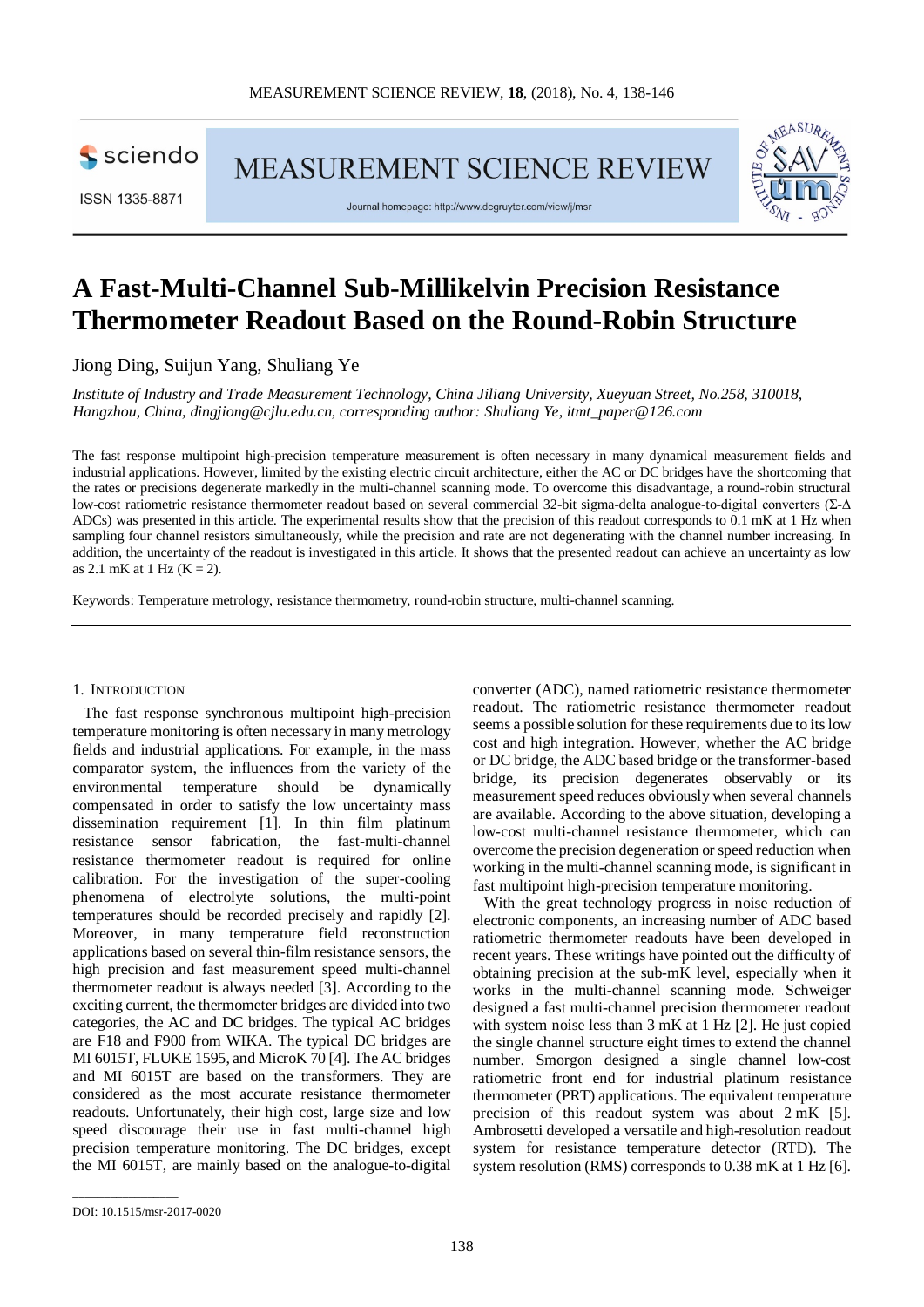With the ingenious design and high-quality fabrication, some well-known benchtop primary ratiometric resistance thermometer readouts, such as the Model 1595A from Fluke-Hart Scientific incorporated or MicroK 70 from ISOTECH incorporated, have the uncertainties of 0.02 mK after 1 minute moving average, approximately. They also can be easily extended to a multi-channel system with the automatically controlled switchbox. However, the extended channels always share the same ADC. When they work in the multi-channel scanning mode, more time is required to finish one cyclic measurement or the sample time for each channel should be decreased to overcome the time cost increase. This leads to the precision degenerating markedly. Actually, to accomplish several channels, measurement in one second is not available in almost all of the primary resistance thermometer readouts, because in the primary standard temperature laboratory, the fast measurement is usually not needed. In order to guarantee the accuracy, the shortest sample period for each channel is one second.

To obtain the equivalent temperature precision better than 0.1 mK at 1 Hz in multi-channel scanning mode, a commercial 32-bit Σ-Δ ADC based round-robin structural ratiometric resistance thermometer readout is presented in this study. Through selecting a series of low temperature coefficient resistors corresponding to a PRT at different temperature values, the performance of the precision, the linearity and the uncertainty of the presented readout were investigated by long time testing.

# 2. DESCRIPTION OF THE MULTI-CHANNEL RESISTANCE THERMOMETER READOUT

# *A. The architecture of the classic ratiometric resistance thermometer readout*

For the highest accuracy measurement, the four-wire PRT and four-wire standard reference resistor are essential in the ADC based ratiometric resistance thermometry. Traditionally, the current source reversing technique is employed for parasitic thermal electromotive forces (EMFs) and other systematic drift elimination [7]. The simplified schematic diagram of the single channel resistance thermometer readout is shown in Fig.1.a). A well-controlled constant direct current passes through the reference (REF) resistor and the PRT in series and develops two different voltage signals. Then, taking two pairs of readings with currents in opposite senses, the following are obtained:

$$
ForwardV_{PRT} = \alpha[I_F \times R_{PRT} + EMF_1 + Drift_1]
$$
 (1)

$$
ForwardV_{REF} = \alpha[I_F \times R_{REF} + EMF_2 + Drift_2]
$$
 (2)

$$
BackwardV_{PRT} = \alpha[-I_B \times R_{PRT} + EMF_1 + Drift_1]
$$
 (3)

$$
BackwardV_{REF} = \alpha[-I_B \times R_{REF} + EMF_2 + Drift_2] \tag{4}
$$

where  $\alpha$  is the gain of the amplifier.  $I_F$  and  $I_B$  are the values of forward and backward current. *R<sub>PRT</sub>* and *R<sub>REF</sub>* are the value of the unknown PRT and REF resistor, respectively. *EMF1* is

the parasitic thermal electromotive force between PRT and the connector.  $EMF_2$  is the parasitic thermal electromotive force between reference resistor and the connector.  $Drift<sub>1</sub>$  is the systematic drift of the electronic circuit (including the amplifier and the ADC) when measuring the voltage of the PRT. Drift<sub>2</sub> is the systematic drift of the electronic circuit when measuring the voltage of the REF*.* The average of the PRT and REF voltage values is given as:

$$
V_{\text{PRT}} = ForwardV_{\text{PRT}} - BackwardV_{\text{PRT}} = \alpha[I_F + I_B] \times R_{\text{PRT}} \tag{5}
$$

$$
V_{REF} = ForwardV_{REF} - BackwardV_{REF} = \alpha[I_F + I_B] \times R_{REF} \tag{6}
$$

Through computing the ratio of the measurement values of these average voltages by the microcontroller, the ratio of the REF resistor and PRT is obtained as the following equation:

$$
M = \frac{R_{PRT}}{R_{REF}} = \frac{V_{PRT}}{V_{REF}} \tag{7}
$$

The above method eliminates the sources of systematic errors like EMF, gain of amplifier, and circuit drift in resistance ratio computation. The accuracy of the temperature measurement mainly depends on the accuracy of the reference resistor [8]. However, when it extends to the multichannel scanning mode, as shown in Fig.1.b), each channel shares the ADC through the mechanical relays. This noise of measurement system becomes larger, because the data conversion time of the ADC for each channel is reduced. Meanwhile, the common mode error generated from the CMRR (common-mode rejection ratio) of the amplifier has not been considered in the above equations. This is also a significant error in the ADC based ratiometric resistance thermometry [8].



Fig.1. Topologies of ADC based ratiometric resistance thermometer readout [9]. The microcontroller controls the switchers, manages the ADC, computes the resistor's ratio, displays and sends the results. a) Classic single channel topology; b) Classic multi-channel extension topology. The combination of amplifier and ADC samples of the resistors in time-sharing mode.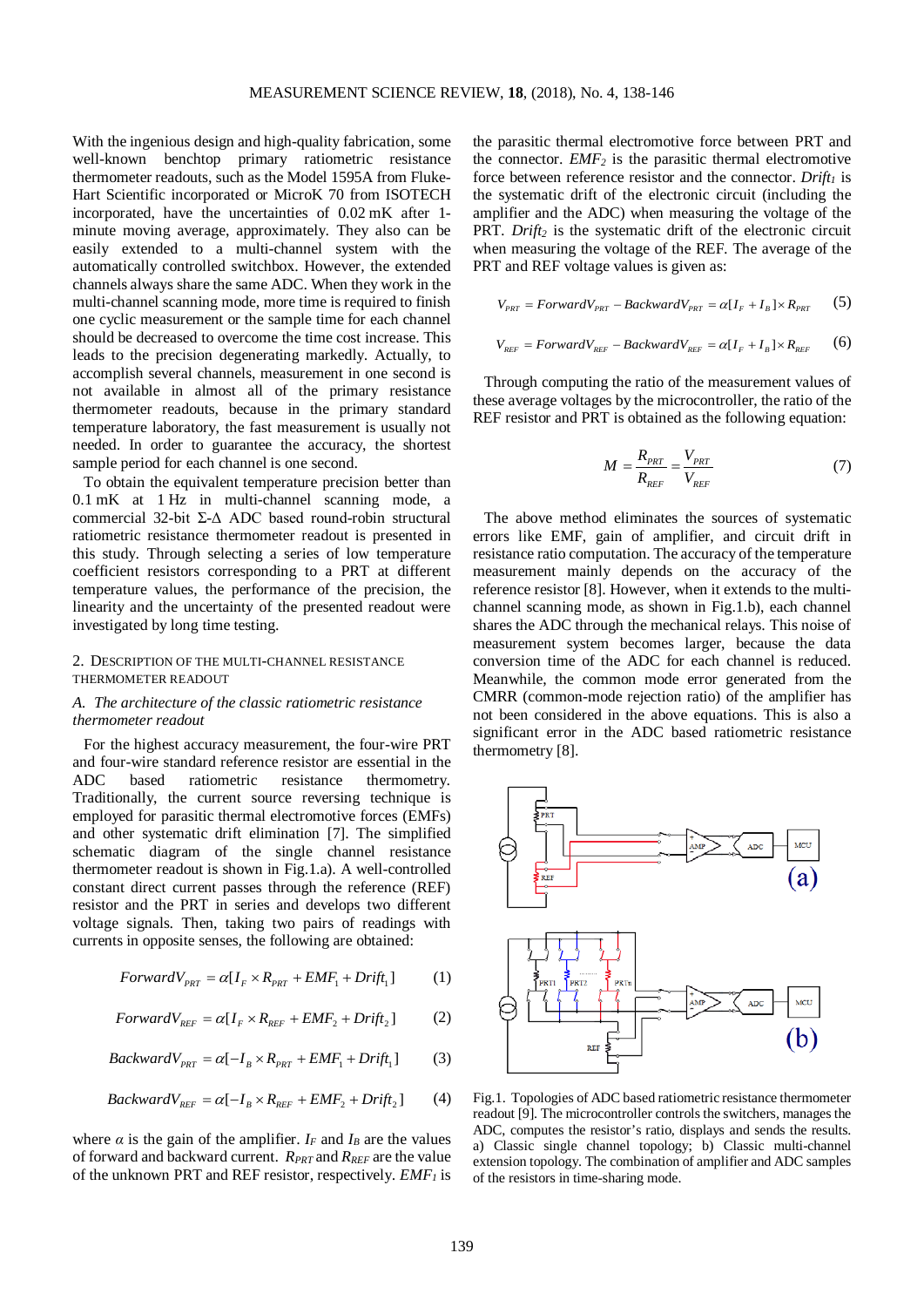# *B. The architecture and measurement procedure of the presented multi-channel readout*

ADC is the core component in the ratiometric resistance thermometer readout. However, the high performance and well calibrated reference resistor is the most expensive one. If we copy the single channel architecture several times to avoid the precision degeneration in multi-channel scanning mode, the price will be very high. To overcome the precision degeneration in an economical method, an architecture based on the round-robin structure, as shown in Fig.2., is studied in this article. In this architecture, a constant direct current passes through one reference (REF) resistor and *n* PRTs in series and develops *n*+1 different voltage signals. Each voltage signal is amplified and sampled by the different amplifier and ADC. For ease of understanding, a two-channel round-robin architecture is selected as an example to describe the measurement procedure.



Fig.2. The architecture of the multi-channel readout based on the round-robin structure. There is one reference resistor and *n* PRTs,  $(n+1)$  amplifiers and ADCs. The black lines mean the signal from PRT1. The green lines mean the signal from PRT*i*. The blue lines mean the signal from PRT*n*. The red lines mean the signal from REF. Each amplifier and ADC combination samples every PRT and REF signal orderly according to the round-robin mechanism described in the followed paragraphs.

Step A1: the direction of the sense current is configured as forward, from the PRTs to the REF resistor. The  $ADC_1$ samples the voltage from  $PRT_1$ . The  $ADC_2$  samples the voltage from  $PRT_2$ . The  $ADC_3$  samples the voltage from the REF resistor. The expressions of the input voltages of the ADCs are as follows:

$$
\begin{bmatrix}\nFADC_{11} \\
FADC_{22} \\
FADC_{3r}\n\end{bmatrix} = \begin{bmatrix}\n(EMF_1 + Drift_1) \times \alpha_1 \\
(EMF_2 + Drift_2) \times \alpha_2 \\
(EMF_r + Drift_3) \times \alpha_3\n\end{bmatrix} + \begin{bmatrix}\n\alpha_1 \times R_{prt1} \times I_F \\
\alpha_2 \times R_{prt2} \times I_F \\
\alpha_3 \times R_{ker} \times I_F\n\end{bmatrix}
$$
\n
$$
+ \begin{bmatrix}\n\beta_1 \times \frac{(R_{prt1}}{2} + R_{prt2} + R_{REF}) \times I_F \\
\beta_2 \times \frac{(R_{prt2}}{2} + R_{REF}) \times I_F \\
\beta_3 \times (R_{REF}) \times I_F\n\end{bmatrix}
$$
\n(8)

where  $FADC_{11}$  is the voltage from  $PRT_1$  sampled by  $ADC_1$ . *FADC*<sub>22</sub> is the voltage from PRT<sub>2</sub> sampled by ADC<sub>2</sub>. *FADC*<sub>3r</sub> is the voltage from REF sampled by ADC<sub>3</sub>.  $\alpha_1$ ,  $\alpha_2$ , and  $\alpha_3$  are the differential gains of the  $AMP_1$ ,  $AMP_2$ , and  $AMP_3$ , respectively.  $\beta_1$ ,  $\beta_2$ , and  $\beta_3$  are the common gains of the AMP<sub>1</sub>, AMP<sub>2</sub> and AMP<sub>3</sub>, respectively.  $I_F$  is the value of forward current. *EMF1* and *EMF2* are the parasitic thermal electromotive forces between  $PRT_1$ ,  $PRT_2$  and their connectors, respectively.  $EMF<sub>r</sub>$  is the parasitic thermal electromotive force between REF resistor and connector. *Drift<sub>1</sub>* is the systematic voltage drift of  $AMP_1$  and  $ADC_1$ . *Drift<sub>2</sub>* is the systematic voltage drift of  $AMP<sub>2</sub>$  and  $ADC<sub>2</sub>$ .  $Drift<sub>3</sub>$  is the systematic voltage drift of  $AMP<sub>3</sub>$  and  $ADC<sub>3</sub>$ .

Step A2: the direction of the sense current remaining unchanged and modifying the switchers' connections between resistors and ADCs, the  $ADC<sub>1</sub>$  samples the voltage from  $PRT_2$ . The  $ADC_2$  samples the voltage from the REF. The  $ADC_3$  samples the voltage from the  $PRT_1$ . The expressions of the input voltages of the ADCs are as follows:

$$
\begin{bmatrix}\nFADC_{12} \\
FADC_{2r} \\
FADC_{31}\n\end{bmatrix} = \begin{bmatrix}\n\text{(EMF}_2 + Drif_1) \times \alpha_1 \\
\text{(EMF}_r + Drif_2) \times \alpha_2 \\
\text{(EMF}_1 + Drif_3) \times \alpha_3\n\end{bmatrix} + \begin{bmatrix}\n\alpha_1 \times R_{prr2} \times I_F \\
\alpha_2 \times R_{ker} \times I_F \\
\alpha_3 \times R_{pr1} \times I_F\n\end{bmatrix}
$$
\n
$$
+ \begin{bmatrix}\n\beta_1 \times (\frac{R_{prr2}}{2} + R_{REF}) \times I_F \\
\beta_2 \times (\frac{R_{REF}}{2}) \times I_F \\
\beta_3 \times (\frac{R_{pRT1}}{2} + R_{pRT2} + R_{REF}) \times I_F\n\end{bmatrix}
$$
\n(9)

where  $FADC_{12}$  is the voltage from  $PRT_2$  sampled by  $ADC_1$ .  $FADC_{2r}$  is the voltage from REF sampled by  $ADC_2$ .  $FADC_{31}$ is the voltage from  $PRT_1$  sampled by  $ADC_3$ .

Step A3: through changing the switchers' connections, the  $ADC<sub>1</sub>$  samples the voltage from REF. The  $ADC<sub>2</sub>$  samples the voltage from  $PRT_1$ . The  $ADC_3$  samples the voltage from PRT<sub>2</sub>. The expressions of the input voltages of the ADCs are as follows:

$$
\begin{bmatrix}\nFADC_{1r} \\
FADC_{21} \\
FADC_{22}\n\end{bmatrix} = \begin{bmatrix}\n(EMF_r + Drif_1) \times \alpha_1 \\
(EMF_1 + Drif_2) \times \alpha_2 \\
(EMF_2 + Drif_3) \times \alpha_3\n\end{bmatrix} + \begin{bmatrix}\n\alpha_1 \times R_{REF} \times I_F \\
\alpha_2 \times R_{PRT1} \times I_F \\
\alpha_3 \times R_{PRT2} \times I_F\n\end{bmatrix}
$$
\n
$$
+ \begin{bmatrix}\n\beta_1 \times \frac{(R_{REF})}{2} \times I_F \\
\beta_2 \times \frac{(R_{PRT1})}{2} + R_{PRT2} + R_{REF} \times I_F \\
\beta_3 \times \frac{(R_{PRT2})}{2} + R_{REF} \times I_F\n\end{bmatrix}
$$
\n(10)

where  $FADC_{1r}$  is the voltage from REF sampled by  $ADC_1$ .  $FADC_{21}$  is the voltage from  $PRT_1$  sampled by  $ADC_2$ .  $FADC_{32}$ is the voltage from  $PRT_2$  sampled by  $ADC_3$ .

Step B1: changing the direction of the sense current to the backward direction, from the REF resistor to the PRTs and modifying the switchers' connections between PRTs or REF and ADCs. The  $ADC_1$  samples the voltage from  $PRT_1$ . The  $ADC_2$  samples the voltage from  $PRT_2$ . The  $ADC_3$  samples the voltage from REF resistor. The expressions of the input voltages of the ADCs are as follows: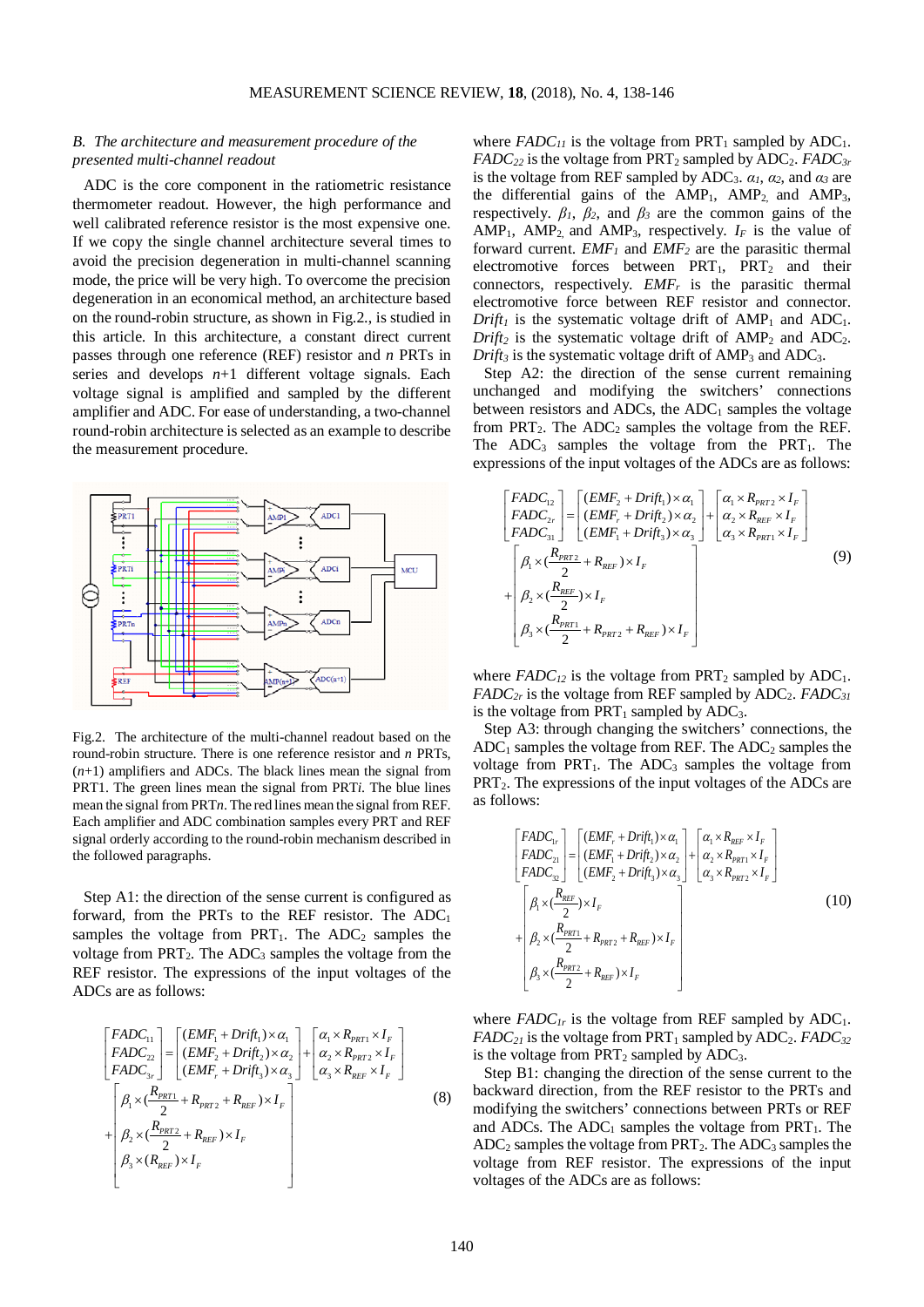$$
\begin{bmatrix}\nBADC_{11} \\
BADC_{22} \\
BADC_{22} \\
BADC_{3r}\n\end{bmatrix} = \begin{bmatrix}\n(EMF_1 + Drift_1) \times \alpha_1 \\
(EMF_2 + Drift_2) \times \alpha_2 \\
(EMF_r + Drift_3) \times \alpha_3\n\end{bmatrix} - \begin{bmatrix}\n\alpha_1 \times R_{PRT1} \times I_B \\
\alpha_2 \times R_{PRT2} \times I_B \\
\alpha_3 \times R_{REF} \times I_B\n\end{bmatrix}
$$
\n
$$
+ \begin{bmatrix}\n\beta_1 \times \left(\frac{R_{PRT1}}{2}\right) \times I_B \\
\beta_2 \times \left(R_{PRT1} + \frac{R_{PRT2}}{2}\right) \times I_B \\
\beta_3 \times \left(R_{PRT1} + R_{PRT2} + \frac{R_{REF}}{2}\right) \times I_B\n\end{bmatrix}
$$
\n(11)

where  $I_B$  is the value of backward current.  $BADC_{11}$  is the voltage from PRT<sub>1</sub> sampled by ADC<sub>1</sub>. *BADC*<sub>22</sub> is the voltage from PRT2 sampled by ADC2. *BADC3r* is the voltage from REF sampled by ADC3.

Step B2: Through changing the switchers' connections, the  $ADC<sub>1</sub>$  samples the voltage from PRT<sub>2</sub>. The ADC<sub>2</sub> samples the voltage from REF. ADC<sub>3</sub> samples the voltage from REF. The expressions of the input voltages of the ADCs are as follows:

$$
\begin{bmatrix}\nBADC_{12} \\
BADC_{2r} \\
BADC_{31}\n\end{bmatrix} = \begin{bmatrix}\n\text{(EMF}_2 + \text{Drift}_1) \times \alpha_1 \\
(\text{EMF}_r + \text{Drift}_2) \times \alpha_2 \\
(\text{EMF}_r + \text{Drift}_3) \times \alpha_3\n\end{bmatrix} - \begin{bmatrix}\n\alpha_1 \times R_{\text{PRT2}} \times I_B \\
\alpha_2 \times R_{\text{REF}} \times I_B \\
\alpha_3 \times R_{\text{PRT1}} \times I_B\n\end{bmatrix}
$$
\n
$$
+ \begin{bmatrix}\n\beta_1 \times (R_{\text{PRT1}} + \frac{R_{\text{PRT2}}}{2}) \times I_B \\
\beta_2 \times (R_{\text{PRT1}} + R_{\text{PRT2}} + \frac{R_{\text{REF}}}{2}) \times I_B \\
\beta_3 \times (\frac{R_{\text{PRT1}}}{2}) \times I_B\n\end{bmatrix}
$$
\n(12)

where  $BADC_{12}$  is the voltage from  $PRT_2$  sampled by  $ADC_1$ .  $BADC_{2r}$  is the voltage from REF sampled by  $ADC_{2r}$ . *BADC<sub>31</sub>* is the voltage from  $PRT_1$  sampled by  $ADC_3$ .

Step B3: the direction of the sense current remaining the same and modifying the switchers' connections, the  $ADC<sub>1</sub>$ samples the voltage from REF. The  $ADC_2$  samples the voltage from  $PRT_1$ . The  $ADC_3$  samples the voltage from PRT<sub>2</sub>. The expressions of the input voltages of the ADCs are as follows:

$$
\begin{bmatrix}\nBADC_{1r} \\
BADC_{11} \\
BADC_{21} \\
BADC_{32}\n\end{bmatrix} = \begin{bmatrix}\n\text{(EMF}_r + Drift_1) \times \alpha_1 \\
\text{(EMF}_1 + Drift_2) \times \alpha_2 \\
\text{(EMF}_2 + Drift_3) \times \alpha_3\n\end{bmatrix} - \begin{bmatrix}\n\alpha_1 \times R_{REF} \times I_B \\
\alpha_2 \times R_{ERT1} \times I_B \\
\alpha_3 \times R_{ERT2} \times I_B\n\end{bmatrix}
$$
\n
$$
+ \begin{bmatrix}\n\beta_1 \times (R_{ERT1} + R_{PRT2} + \frac{R_{REF}}{2}) \times I_B \\
\beta_2 \times (\frac{R_{PRT1}}{2}) \times I_B \\
\beta_3 \times (R_{PRT1} + \frac{R_{PRT2}}{2}) \times I_B\n\end{bmatrix}
$$
\n(13)

where  $BADC_{1r}$  is the voltage from REF sampled by  $ADC_1$ . *BADC*<sub>21</sub> is the voltage from PRT<sub>1</sub> sampled by ADC<sub>2</sub>. *BADC*<sub>32</sub> is the voltage from  $PRT_2$  sampled by  $ADC_3$ .

After the switchers' connections reconfigure three times with currents in opposite senses, each ADC obtains  $2\times3$ different voltages from every PRT and REF. The sum of the PRTs and REF voltage values in opposite senses from ADC<sub>1</sub> is:

$$
V_{11} = FADC_{11} - BADC_{11} = \alpha_1 \times R_{PRT1} \times [I_F + I_B]
$$
  
+  $\beta_1 \times [(\frac{R_{PRT1}}{2} + R_{PRT2} + R_{REF}) \times I_F - \frac{R_{PRT1}}{2} \times I_B]$  (14)

$$
V_{12} = FADC_{12} - BADC_{12} = \alpha_1 \times R_{PRT2} \times [I_F + I_B]
$$
  
+  $\beta_1 \times [(\frac{R_{PRT2}}{2} + R_{REF}) \times I_F - (R_{PRT1} + \frac{R_{PRT2}}{2}) \times I_B]$  (15)

$$
V_{1r} = FADC_{1r} - BADC_{1r} = \alpha_1 \times R_{REF} \times [I_F + I_B]
$$
  
+  $\beta_1 \times [\frac{R_{REF}}{2} \times I_F - (R_{PRT1} + R_{PRT2} + \frac{R_{REF}}{2}) \times I_B]$  (16)

With this procedure, the EMFs and systematic drifts are eliminated. The ratio of  $\alpha$  to  $\beta$  is the CMRR of the amplifier. It can be calibrated prior to the measuring procedure. Due to the currents in opposite directions generated from the same constant current source, the forward current *IF* and backward current  $I_B$  are approximately equal. Through computing the ratio of the measurement values of these average voltages, the ratio of the PRTs and REF resistor is obtained from  $ADC<sub>1</sub>$  as the following equations:

$$
M_{11} = \frac{V_{11}}{V_{1r}} = \frac{R_{pRT1} + \frac{1}{2 \times CMRR}(R_{pRT2} + R_{REF})}{R_{REF} - \frac{1}{2 \times CMRR}(R_{pRT1} + R_{pRT2})}
$$
(17)

$$
M_{12} = \frac{V_{12}}{V_{1r}} = \frac{R_{PRT2} + \frac{1}{2 \times CMRR}(-R_{PRT1} + R_{REF})}{R_{REF} - \frac{1}{2 \times CMRR}(R_{PRT1} + R_{PRT2})}
$$
(18)

In the above equations, the *RREF* and *CMRR* are the known quantities. Through the measurements, the values of *M11* and  $M_{12}$  are obtained. The values of PRT<sub>1</sub> and PRT<sub>2</sub> can be obtained by solving these equations.

$$
R_{pRT1} = \frac{4(CMRR)^2 M_{11} - 2CMRR(1 + M_{12}) + M_{11} - M_{12} + 1}{4(CMRR)^2 + 2CMRR(M_{11} + M_{12}) + M_{11} - M_{12} + 1} \times R_{REF} (19)
$$

$$
R_{p_{RT2}} = \frac{4(CMRR)^2 M_{12} - 2CMRR(1 + M_{11}) - M_{11} + M_{12} + 1}{4(CMRR)^2 + 2CMRR(M_{11} + M_{12}) + M_{11} - M_{12} + 1} \times R_{REF} (20)
$$

The  $ADC_2$  and  $ADC_3$  also sampled the voltages of  $PRT_1$ ,  $PRT<sub>2</sub>$ , and REF, respectively. According to the equations (8)-(13), the values of  $PRT_1$  and  $PRT_2$  can also be solved through the voltages from  $ADC_2$  and  $ADC_3$ . Then averaging the values of  $PRT_1$  and  $PRT_2$  from the three ADCs, the averaged result is obtained:

$$
\overline{PRT_i} = \frac{1}{2+1} \sum_{j=1}^{2+1} PRT_{ij}
$$
 (21)

where the *PRTij* is the value of PRT*i* computed from ADC*j*. When the *n* PRTs want to be measured based on the roundrobin structure, we need  $(n+1)$  ADCs. And the resistance value calculation method can be easily obtained through extending the above equations.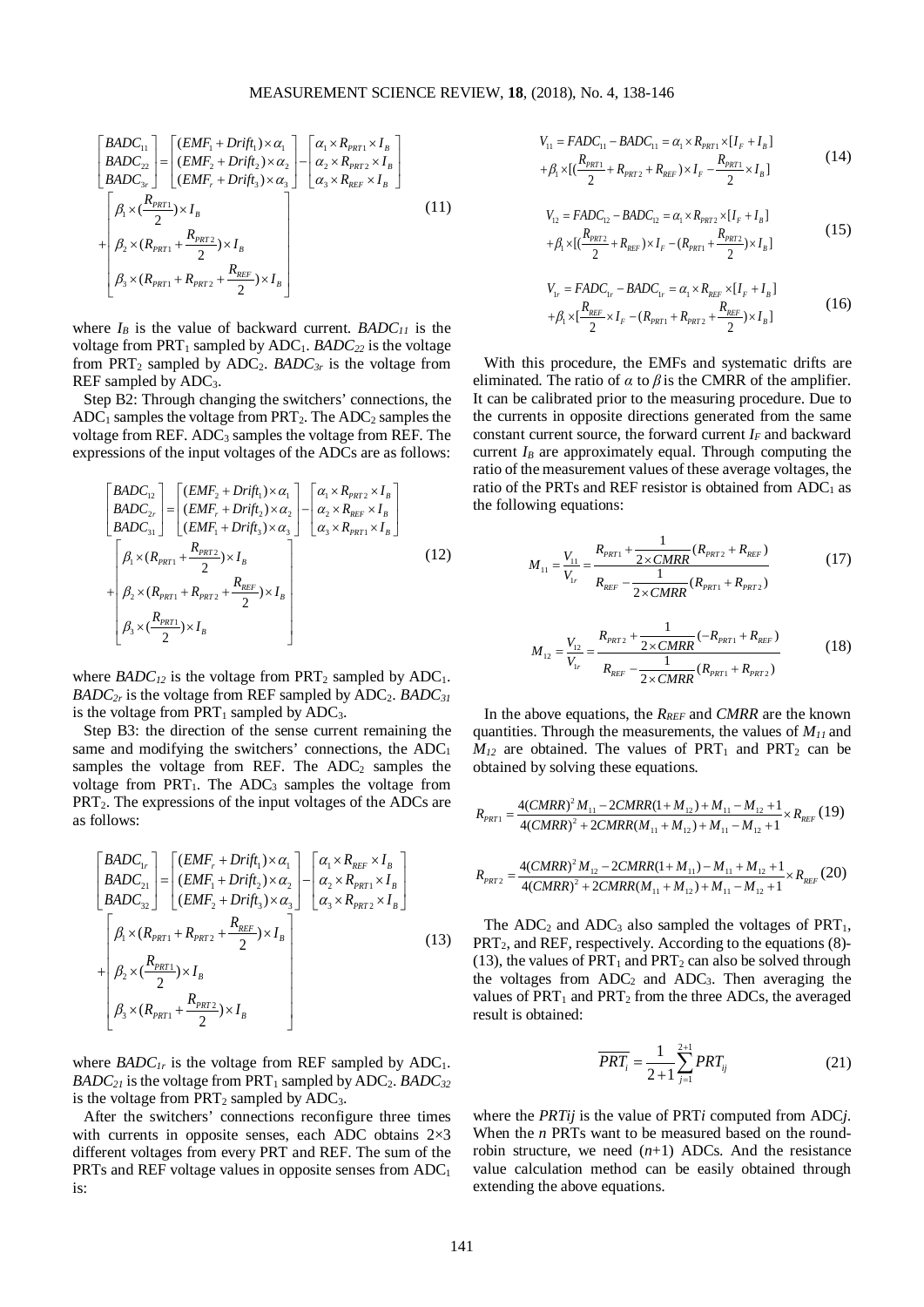Compared with the single channel architecture, the major characteristic of the round-robin structure is that there are  $(n+1)$  ADCs or  $\Sigma$ - $\Delta$  engines that intersect sampling concurrently. The noise of the final result of PRT*i* is lower than the level from single ADC due to the parallel averaging, while the measurement speed has not declined compared with the single channel architecture. The other improvement of this measurement procedure is the common mode error correction. After CMRR correction and combining with the ADC linear calibration, the high linear performance of the resistance thermometer readout will be obtained.

#### *C. The CMRR calibration based on the RBC*

The principle of using the resistance bridge calibrator (RBC) to estimate the linearity of the thermometer readout is the least-squares fit [10]. According to the principle, the RBC can also be used for CMRR estimation. In this study, the RBC is a set of four resistors that can be connected in different configurations to generate a total of 35 distinct resistances [11]. Putting the RBC as the PRT<sub>1</sub>, a 100  $\Omega$  high precision resistor as the  $PRT_2$  in the above two-channel system, the values of the RBC can be obtained by the equation (19). According to the maximum likelihood estimation equation is as follows:

$$
S^{2} = \frac{1}{N - \rho} \sum_{i=1}^{N} (P_{i,meas} - P_{i,calc})^{2}
$$
 (22)

the variance of the differences between the measured and calculated values can be calculated. Where the  $N = 35$  is the number of measured ratios. *Pi,meas* are the measured ratios calculated by equation (19). *Pi,cals* are the ratios calculated from the fitted values of RBCs. *ρ* is the negative number of fitted parameters. Here, it is 6 (four RBC resistances, CMRR, PRT2). With the least-squares fit by the function *fminsearch* in Matlab, the CMRR of the  $AMP_1$  can be calibrated. Meanwhile, with the same procedure, the CMRR of the  $AMP<sub>2</sub>$  and  $AMP<sub>3</sub>$  can also be calibrated.

# *D. The details of key components in the multi-channel readout*

The ADC, reference resistor, amplifier, and switcher are the key components of the readout system for noise and drift reduction. ADC is the kernel in ratiometric resistance thermometer readouts. With the development of digital integrated circuit design and chip manufacturing processes, the resolution of the  $\Sigma$ - $\Delta$  ADC achieved a significant progress in the recent years. In 2015, several commercial 32-bit  $\Sigma$ - $\Delta$ ADCs were available in the market. In this article, one of the available 32-bit Σ-Δ ADCs named AD7177-2 from Analog Device Incorporated is employed [12]. The output data rates of the AD7177-2 range from 5 samples per second (SPS) to 10,000 SPS. Its root mean square noise is lower than  $0.1 \mu V$ at 16.67 SPS. This means the effective resolution of the AD7177-2 can achieve 0.01 ppm, approximately. Meanwhile, the AD7177-2 integrates several digital filters for both the 50 Hz and the 60 Hz power line interference rejection. For each AD7177-2, like for the most of commercial ADCs, there are several input channels, but only one Σ-Δ engine. In order to realize the round-robin structure, it needs  $(n+1)$  chip ADCs.

The stability and reputability of readout depends largely on the performance of the reference resistor. The reference resistor should have low temperature coefficient and time drift. In this design, a  $100 \Omega$  ultra-high precision resistor named VHP203 from Vishay Precision Group is employed as the reference resistor [13]. With the bulk metal foil technology, hermetic sealing and oil filling, the temperature coefficient of the resistor is better than  $\pm 0.2$  ppm/K. Its shelf life stability is better than 2 ppm for at least 6 years. Its tolerance is up to  $\pm 10$  ppm. To obtain the higher temperature measurement accuracy, the reference resistor is calibrated by a direct current comparator bridge (MI 6015T) before soldering. The outcome of this calibration is  $100.0002154 \Omega$ . The uncertainty is 8.7  $\mu\Omega$  (k = 1). Also, the designed multichannel readout can use a high-performance external standard resistor as the reference for more accuracy requirement, such as Tinley 5685A.

Instrumentation amplifier is also the key component in the ratiometric resistance readout. Due to the tolerance of the gain resistor, the gain of each channel is different to each other. However, the gain difference and drift can be eliminated through the above mathematical analysis. The most important parameters for selecting an amplifier in the ratiometric resistance readout are the noise, distortion, and commonmode rejection ratio (CMRR). The AD8422 is a high precision, low noise, rail-to-rail instrumentation amplifier from Analog Device Incorporated [14]. Its peak-to-peak output noise is  $0.15 \mu V$ . The nonlinearity is better than 0.5 ppm. The minimum CMRR is 110 dB at Gain  $= 10$ .

Another important component in the readout is the switcher. There are two main kinds of switchers, one is mechanical relay, and the other one is CMOS multiplexer. In this design, the CMOS multiplexer ADG888 from Analog Device Incorporated is selected as the switcher between amplifier and resistor, because of its ultralow resistance distortion [15]. The reason of using the CMOS multiplexer is that it has faster response then the relay. It is suitable for rapid channel switch. The other advantage of using the CMOS multiplexer is reducing the size and power consumption of the readout. This significantly decreases the parasitic thermal EMFs on the switch.

#### 3. RESULTS

#### *A. Noise performance estimation*

To assess the noise performance of the round-robin structural resistance thermometer readout, a series of different value four-wire resistors kept in the oil bath (Fluke 7341 at 295.15 K) with a peak-to-peak stability better than 0.05 K are used in this investigation. The multi-channel readout is configured as single channel mode, double channel mode, triple channel mode, and quadruple channel mode. The whole experimental setup is shown in Fig.3. The values of the tested resistors are  $50 \Omega$ ,  $100 \Omega$ ,  $150 \Omega$ , and  $350 \Omega$ , respectively. In the single channel mode, each value resistor was measured independently for noise performance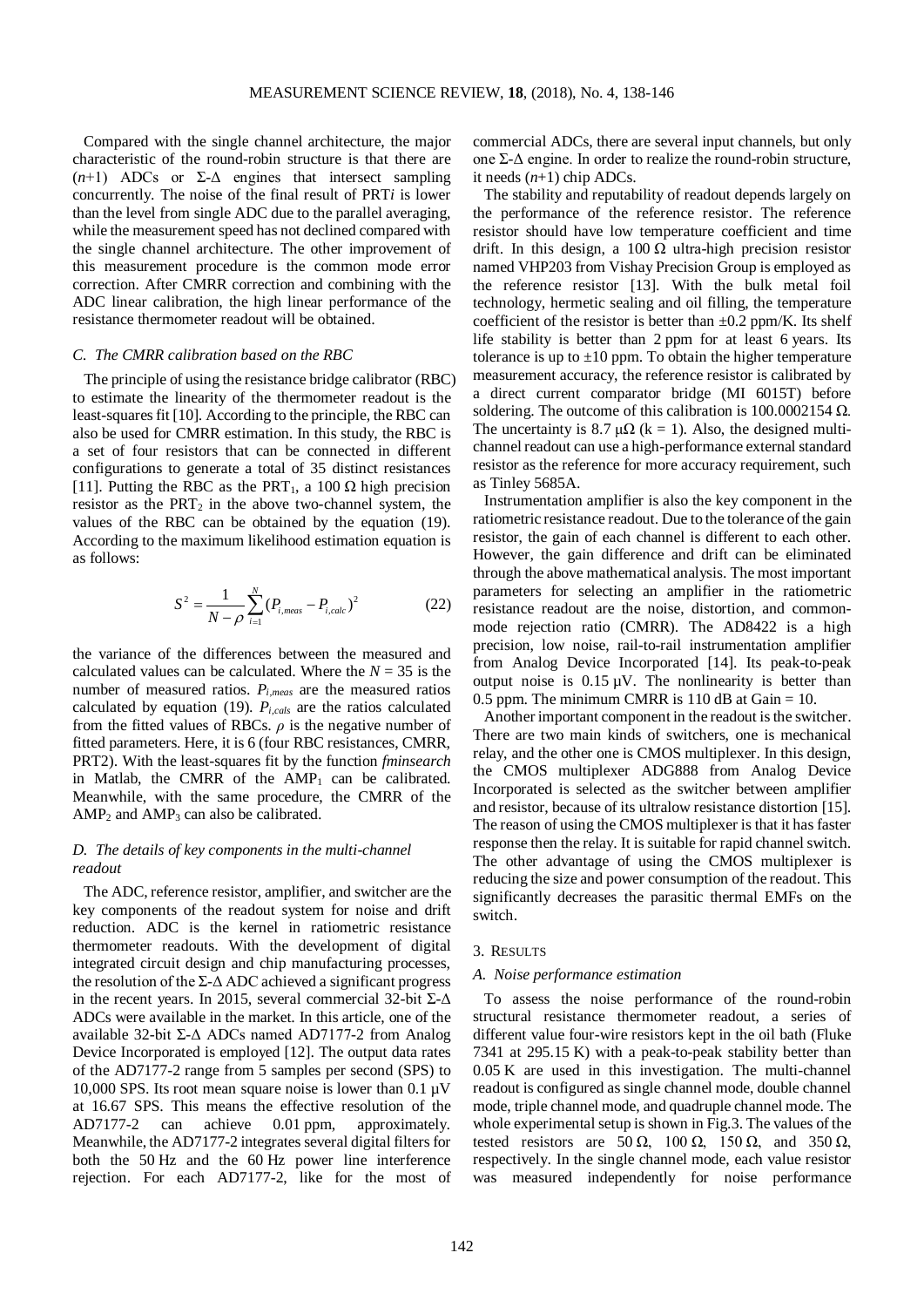estimation. In the double channel mode, the combination of 50 Ω and 100 Ω, the combination of 100 Ω and 150 Ω, the combination of 150  $\Omega$  and 350  $\Omega$ , and the combination of 50 Ω and 350 Ω were measured for noise performance estimation. In the triple channel mode, the combination of 50 Ω, 100 Ω, 150 Ω, the combination of 50 Ω, 100 Ω and 350  $\Omega$ , the combination of 50  $\Omega$  150  $\Omega$  and 350  $\Omega$ , and the combination of 100  $\Omega$ , 150  $\Omega$  and 350  $\Omega$  were measured. In the quadruple channel mode, the combination of 50  $\Omega$ , 100  $\Omega$ , 150 Ω and 350 Ω was measured. Setting the exciting current as 1 mA (the uncertainty of the current is 15.1 nA  $(k = 1)$ ) and the data out rate as 1 Hz without moving average, the standard deviation is calculated in Fig.4. for different value resistors and channel modes.



Fig.3. The photos of experimental systems. a) The tested system, including resistors, circuit, computer, power supply and oil bath. b) The photo of the designed readout.



Fig.4. The noise performance of the round-robin structural readout in different channel configuration modes. There are four kinds of different value resistors in this test. It corresponds to the temperature range from 144 K to 900 K.

Almost all the primary resistance thermometers are not available in the fast scanning mode. In the article, a like-forlike comparison of the noise performance between the roundrobin structural readout and a commercial portable readout, named Fluke 1529, is carried out. The Fluke 1529 is a fourchannel integrating ADC based thermometry readout. Its schematic is similar to the topology shown in Fig.1.a). It can work in single channel mode, double channel mode and quadruple channel mode. Actually, Fluke 1529 cannot measure four channels in a second, because when it works in the multi-channel scan mode, the shortest sample period the user can set is 0.5 seconds. Using the Fluke 1529 to measure the above resistors, setting the exciting current as 1 mA, the standard deviation is calculated in Fig.5. In order to keep the time for one cycle measurement equal in each mode, the sample period in the single channel mode is set as 2 second; it is set as 1 second in the double channel mode; it is set as 0.5 seconds in the quadruple channel mode.



Fig.5. The noise performance of the Fluke 1529 in different channel configuration modes. The value of the internal reference resistor is  $100 \tilde{\Omega}$ , approximately. In the single channel mode, the integrating time of the ADC is longer than in the multi-channel scan mode through modifying the instrument configuration.

The above results show that standard deviation of the measured data is increasing with the resistor's value. In the presented readout, the precision was not degenerating with the channel number increasing. The precision and the number of channels is independent of one another. Considering the test resistor as the 100  $\Omega$  SPRT, the equivalent temperature precision of the readout achieves 0.1 mK at 1 Hz in either number of channel modes, while in the Fluke 1529, the precision degenerates with the channel number increasing. Because the Fluke 1529 uses the classic multi-channel extension topology as shown in Fig.1.b), these channels share the ADC conversion time in the multi-channel scanning mode.

Table 1. The precision comparison between designed multichannel readout and the other classic resistance thermometers.

| <b>Bridge</b>               | Value<br>$[\Omega]$ | <b>Current</b><br>[mA] | Average<br>time<br>[second] | <b>Standard</b><br>deviation<br>[mK] |
|-----------------------------|---------------------|------------------------|-----------------------------|--------------------------------------|
| Our<br>readout              | 100                 | 1.0                    | 32                          | 0.020                                |
| ASL F900                    | 100                 | 1.0                    |                             | 0.005                                |
| <b>FLUKE</b><br>1595A       | 100                 | 1.0                    | 30                          | 0.010                                |
| <b>Isotech</b><br>MicroK 70 | 25                  | 1.0                    |                             | 0.009                                |
| MI 6020T                    | 100                 | 1.0                    |                             | 0.005                                |

In resistance thermometry, the output ratio between standard platinum resistance thermometer (SPRT) and reference resistor is always moving average for ten or sixty seconds, because the dynamic response time of the large diameter SPRT is very slow. To compare the precision with some well-known resistance bridges and ratiometric resistance thermometers, the relationship between the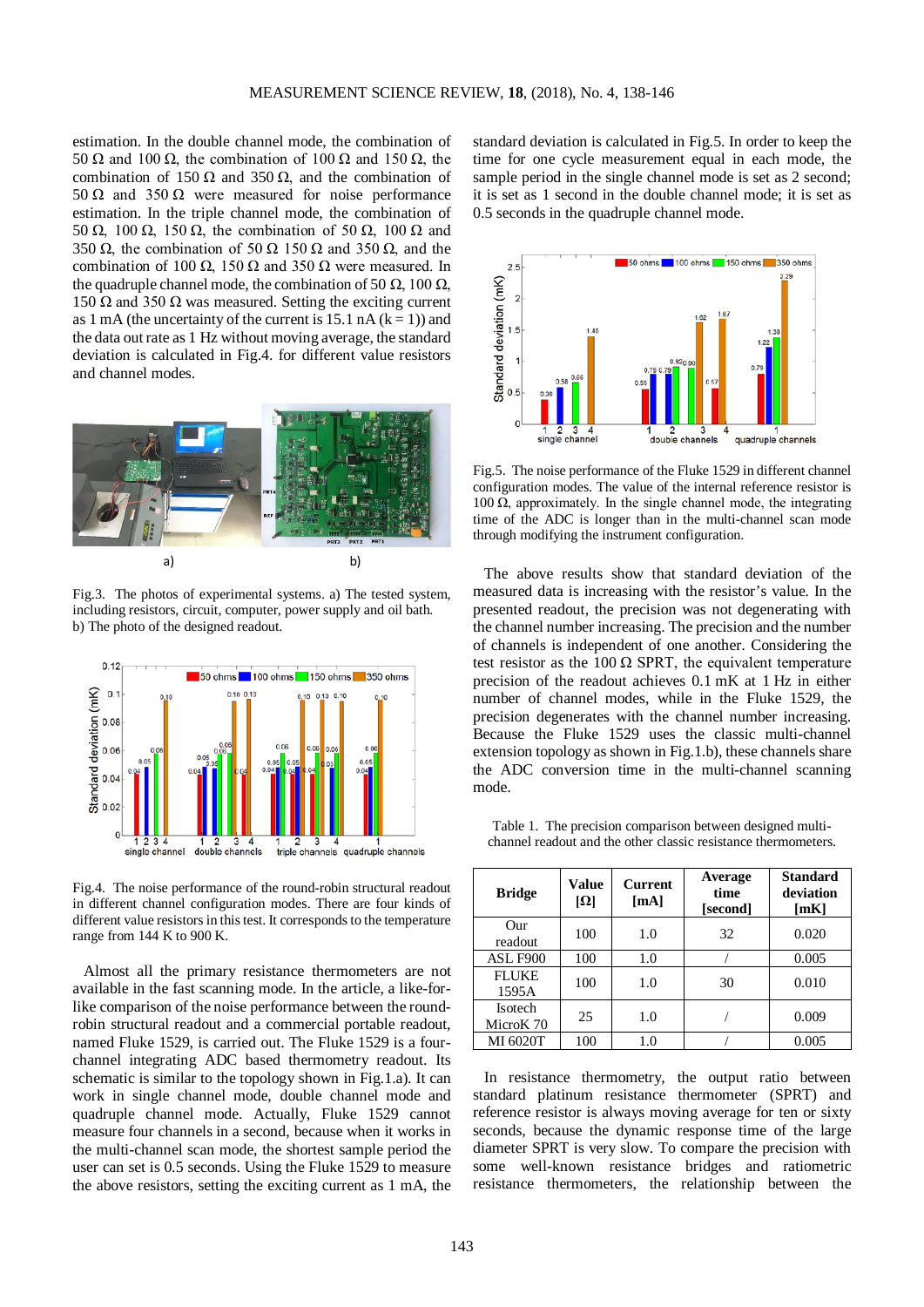precision and moving average number is estimated in the quadruple channel mode. As shown previously, the noise depends largely on the window size of moving average *n*. When *n* is set as 32, the noise performance of the designed readout is approaching several primary resistance thermometer readouts, as shown in Table 1. The data of noise performance of the well-known resistance thermometers come from their official specifications.



Fig.6. The standard deviation of the round-robin structural readout under different moving average window sizes.

# *B. Self-heating correction and linearity evaluation*

In this design, the self-heating effects are corrected by the zero-power extrapolation method. It is a mature method in the resistance thermometry field [16]. In this study, the values of the self-heating current are 1 mA and  $\sqrt{2}/2$  mA. From the self-heating correction point of view, the round-robin structure has the advantage compared to the classic multichannel extension topology in the multi-channel mode, because in the round-robin structure, all the resistors are in series. No matter which resistor is sampled, the current heats the resistor stably. While in the classic multi-channel extension topology as shown in Fig.1.b), when one resistor is sampled, the current will not pass through the other resistors. This makes the temperature of the resistor or PRT unstable. The measurement noise becomes large.

After the self-heating and CMRR correction, the linearity of the designed multi-channel readout is evaluated using a resistance bridge calibrator (RBC). The manual RBC includes a set of four ultra-high precision resistors from Vishay Precision Group that can be configured in series or parallel combinations to produce resistances ranging from 43 Ω to 346 Ω (The nominal values of the four resistors are 77.1862 Ω, 100.0000 Ω, 129.8168 Ω, and 216.8144 Ω). The linearity evaluation principle proposed by Dr. Rod White from Measurement Standards Laboratory of New Zealand is adopted in this investigation [16]. The RBC is connected to channel PRT<sub>1</sub> of the designed readout. The channels of  $PRT<sub>2</sub>$ ,  $PRT<sub>3</sub>$ , and  $PRT<sub>4</sub>$  are connected to three precision resistors. The ratio of resistance between the calibrator and the reference resistor was measured in the quadruple channel mode. The linearity evaluation results are shown in Fig.7. The nonlinear error is smaller than 0.5 ppm in the whole range. In the ADC based resistance thermometry readout, this error mainly comes from the ADC and amplifier. However, the total nonlinear error measured in this investigation is smaller than the nonlinear error value of the AD7177-2 and the gain nonlinearity of AD8422 in their datasheets. This is because for getting one ratio between reference resistor and PRT, the voltages sampled from the five ADCs are averaged.



Fig.7. Residuals of nonlinearity evaluation of the designed multichannel resistance thermometer readout.

#### *C. Uncertainty investigation*

The uncertainty contributions of the thermometer readout are the linearity, measurement noise, and reference resistor stability [5], [17]. The uncertainty of the linearity is calculated as the largest deviation with respect to the fit line. As shown in Fig.7., the largest deviation is 0.49 ppm. The uncertainty of the measurement noise comes from the standard deviation calculated in Fig.4. The uncertainty of the reference resistor stability is calculated from the datasheet of VHP203. We assume the environment temperature range of the designed thermometer readout working is from 295.15 K to 300.15 K. The uncertainty of the reference resistor stability is 1 ppm according to the following uncertainty combination equation. The results are shown in Table 2.

$$
u_{o} = \sqrt{\left(\left|\frac{\partial PRT}{\partial Ratio}\right| \times u_{Ratio}\right)^{2} + \left(\left|\frac{\partial PRT}{\partial REF}\right| \times u_{REF}\right)^{2} + \left(u_{linearity}\right)^{2}}
$$
\n(23)

Table 2. The uncertainty investigation of the multi-channel readout.

| Value<br>$ \Omega $ | <b>U</b> Ratio<br>[ppm]<br>$(k=1)$ | <b>UREF</b><br>[ppm]<br>$(k=1)$ | <i><u><b>Ulinearity</b></u></i><br>[ppm]<br>$(k=1)$ | $u_0$<br>$[\mu\Omega]$<br>$(k=1)$ | Equivalent<br>uncertainty<br>$[mK](k=2)$ |
|---------------------|------------------------------------|---------------------------------|-----------------------------------------------------|-----------------------------------|------------------------------------------|
| 50                  | 0.15                               | 1.00                            | 0.49                                                | 56.84                             | 0.30                                     |
| 100                 | 0.19                               | 1.00                            | 0.49                                                | 112.97                            | 0.59                                     |
| 150                 | 0.23                               | 1.00                            | 0.49                                                | 153.52                            | 0.80                                     |
| 350                 | 0.39                               | .00                             | 0.49                                                | 391.71                            | 2.03                                     |

The results show that the equivalent uncertainty  $(K = 2, at)$ 1 Hz) of the multi-channel readout is better than 2.1 mK. Compared with some well-known primary resistance bridges, the measurement uncertainty of the multi-channel readout keeps a certain distance [18], [19]. The reason is that the temperature of the reference resistor has not been controlled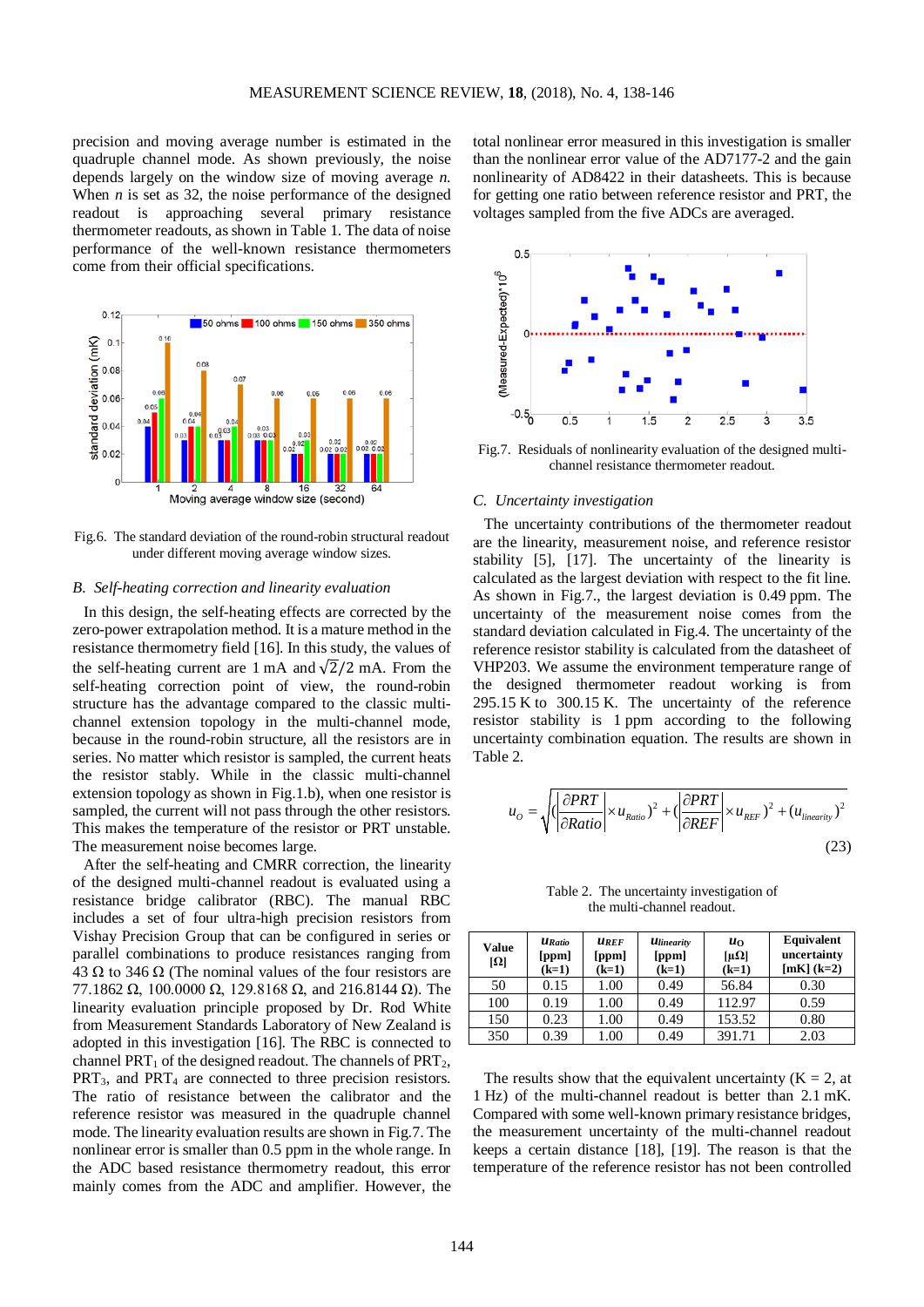and the nonlinear of the ADCs in the designed multi-channel readout has not been well calibrated yet.

# *D. Temperature coefficient evaluation*

Putting the designed readout in the drying oven at different temperatures, the temperature coefficient and noise performance of the readout working in the quadruple channel mode is evaluated. Setting the data out rate as 1 Hz, the noise performance at different temperatures is shown in Fig.8. The results show that the noise performance is increasing with the environmental temperature imperceptibly, due to the Johnson noise becoming larger with the temperature.



Fig.8. Standard deviation under different environmental temperatures.

Through comparison of the measured averaged ratios in 5 minutes under different environmental temperatures, the temperature coefficient of the readout is evaluated. Fig.9. shows the measuring drift under different environmental temperatures. The linear fitting result shows that the temperature coefficient of the readout is lower than 0.2 mK/K (at ratio range from 0.5 to 3.5), when the environmental temperature changes from 20 °C to 45 °C. According to the ratio measurement principle, the main contribution of the temperature coefficient of the readout comes from the reference resistor. The temperature coefficient of the VHP 203 precision resistor is lower than 0.2 ppm/K. This means the readout can adapt to some hostile industrial application environments.



# Fig.9. The temperature coefficient of the readout when measuring different value resistors.

# 4. DISCUSSION / CONCLUSIONS

In this article, a fast-multi-channel sub-millikelvin precision resistance thermometer readout is presented based on the round-robin structure. When it works in four channel scanning mode, the precision corresponds to 0.1 mK at 1 Hz. The overall uncertainty of the designed readout is better than 2.1 mK at 1 Hz. The main advantage of the round-robin structure is that it can avoid the precision or rate degeneration in the multi-channel scanning mode. In the round-robin architecture, for any step, each ADC samples the different PRT or reference resistor, respectively. After a whole measurement procedure, each ADC obtains the ratio between every PRT and reference resistor. Through averaging the ratio from all the ADCs, the precision of temperature measurement improves greatly.

The other advantage is the low cost of the designed multichannel readout. Firstly, there is only one expensive reference resistor. Compared with the channel number extension through sample coping, the round-robin architecture saves the cost of multiple reference resistors. Secondly, in the designed readout, a kind of the newest commercial 32-bit Σ-Δ ADC is employed as the engine of the system. Typically, the integrating ADC is employed in digital multimeter and ratiometric resistance thermometer readout for a long time. However, its precision is largely limited by the clock frequency and jitter. The precision of the commercial integrating ADC is usually not higher than 24 bits. Walker uses several integrating ADCs parallelly for single channel to noise reduction in FLUKE 1595A [20]. This is contrary to the cost reduction. Bramley and Pickering developed the MicroK 70 established on a new type Σ-Δ ADC licensed by the National Physical Laboratory (NPL) [8]. This ADC is an application specific integrated circuit (ASIC). The manufacturing cost is not low. However, in the designed readout, we use the universal commercial ADCs. The price is just several dollars. By using this 32-bit Σ-Δ ADC, the precision of this readout is 0.1 mK at 1 Hz. It is close to the precision of some well-known resistance bridges.

Meanwhile, the errors generated by the CMRR of the amplifiers have been considered in this article. This error exists in all the ADC based resistance thermometer readouts. In order to reduce this error, Bramely presented a substitution topology in MicroK 70. In this topology, the PRT and the reference resistor are connected in parallel [8]. However, this topology cannot eliminate this error completely. When the difference between the PRT and reference resistor is considerable, this error cannot be ignored. In the round-robin structure, the error generated by the CMRR is larger, because all the resistors are in series. It should be considered cautiously. In this article, the CMRR of the amplifiers are calibrated first. Then, through solving the equations (19) and (20), this error is eliminated. Furthermore, distinguishing and calibrating the error from the CMRR and nonlinearity of ADC, respectively, should be adopted in ADC based